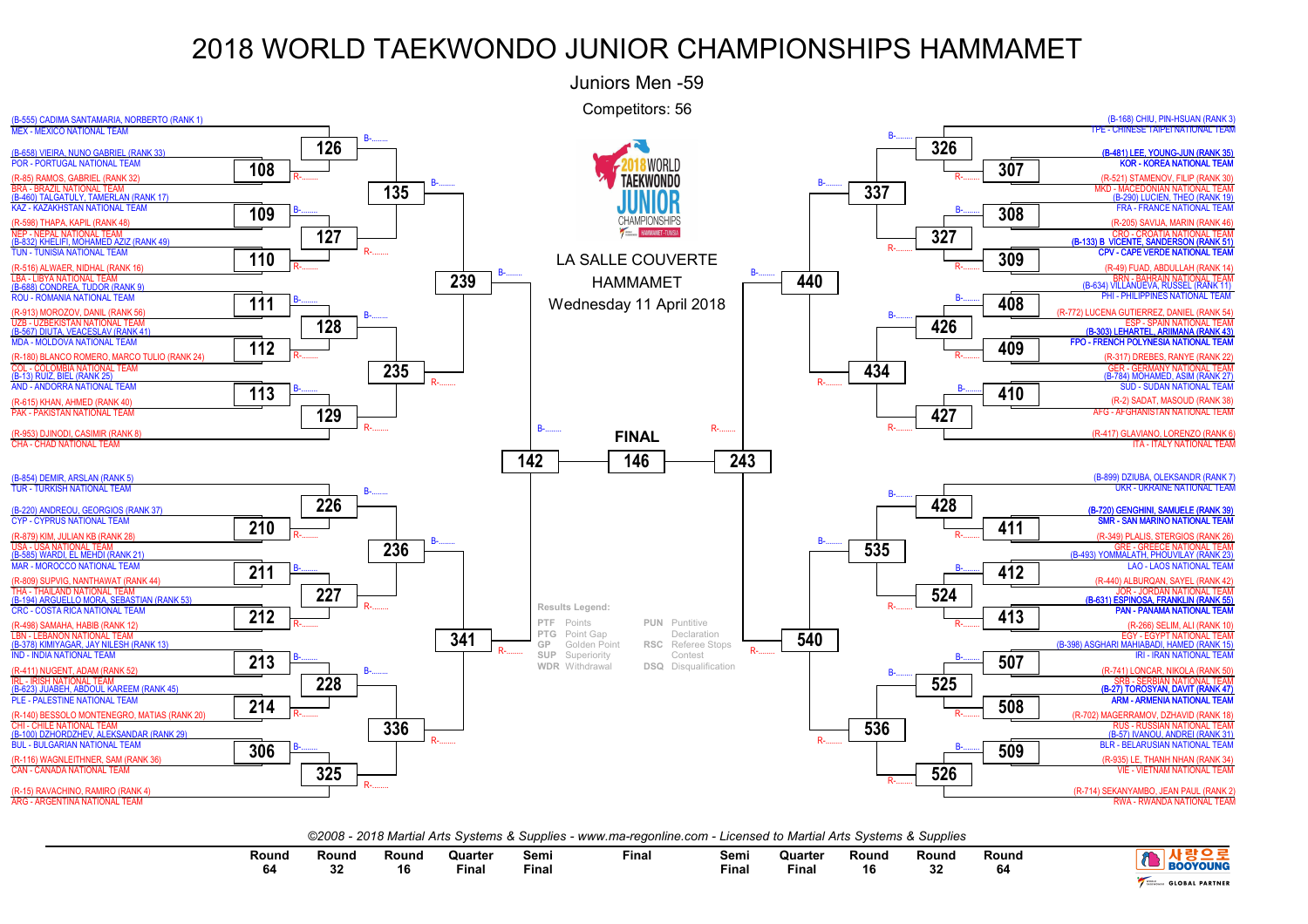

| Round | Round        | Round | Quarter | Sem   | Fina. | Semi  | Quarter | Rounc | Round     | Round |                       |
|-------|--------------|-------|---------|-------|-------|-------|---------|-------|-----------|-------|-----------------------|
|       | $\sim$<br>J۷ | 16    | Final   | Final |       | Final | Fina.   | 16    | nn.<br>JZ | 64    | <b>GLOBAL PARTNER</b> |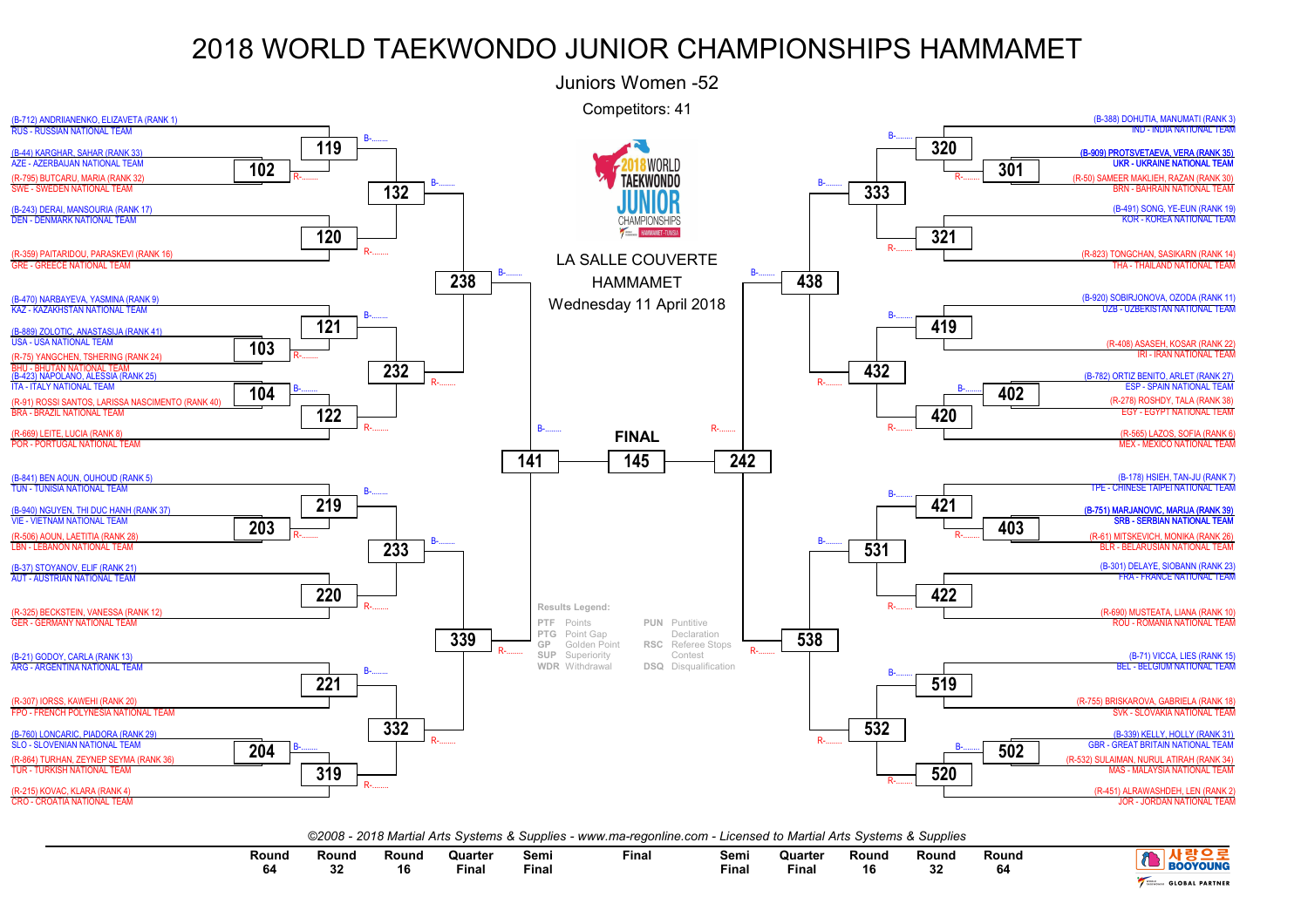

| Round<br>$\sim$ $\sim$ $\sim$<br>œ | Round<br>00<br>æ | Rounc<br>16 | Quarter<br>the contract of the contract of the contract of the contract of the contract of the contract of the contract of<br><b>Final</b> | Semı<br>Final | <b>Final</b> | Semi<br><b>Final</b> | Quarter<br>the contract of the contract of the contract of the contract of the contract of the contract of the contract of<br><b>Final</b> | Rouna<br>16 | Round<br>nn.<br>ັບ∠ | Round<br>. | YOUNG                    |
|------------------------------------|------------------|-------------|--------------------------------------------------------------------------------------------------------------------------------------------|---------------|--------------|----------------------|--------------------------------------------------------------------------------------------------------------------------------------------|-------------|---------------------|------------|--------------------------|
|                                    |                  |             |                                                                                                                                            |               |              |                      |                                                                                                                                            |             |                     |            | <b>PARTNER</b><br>GLOBAL |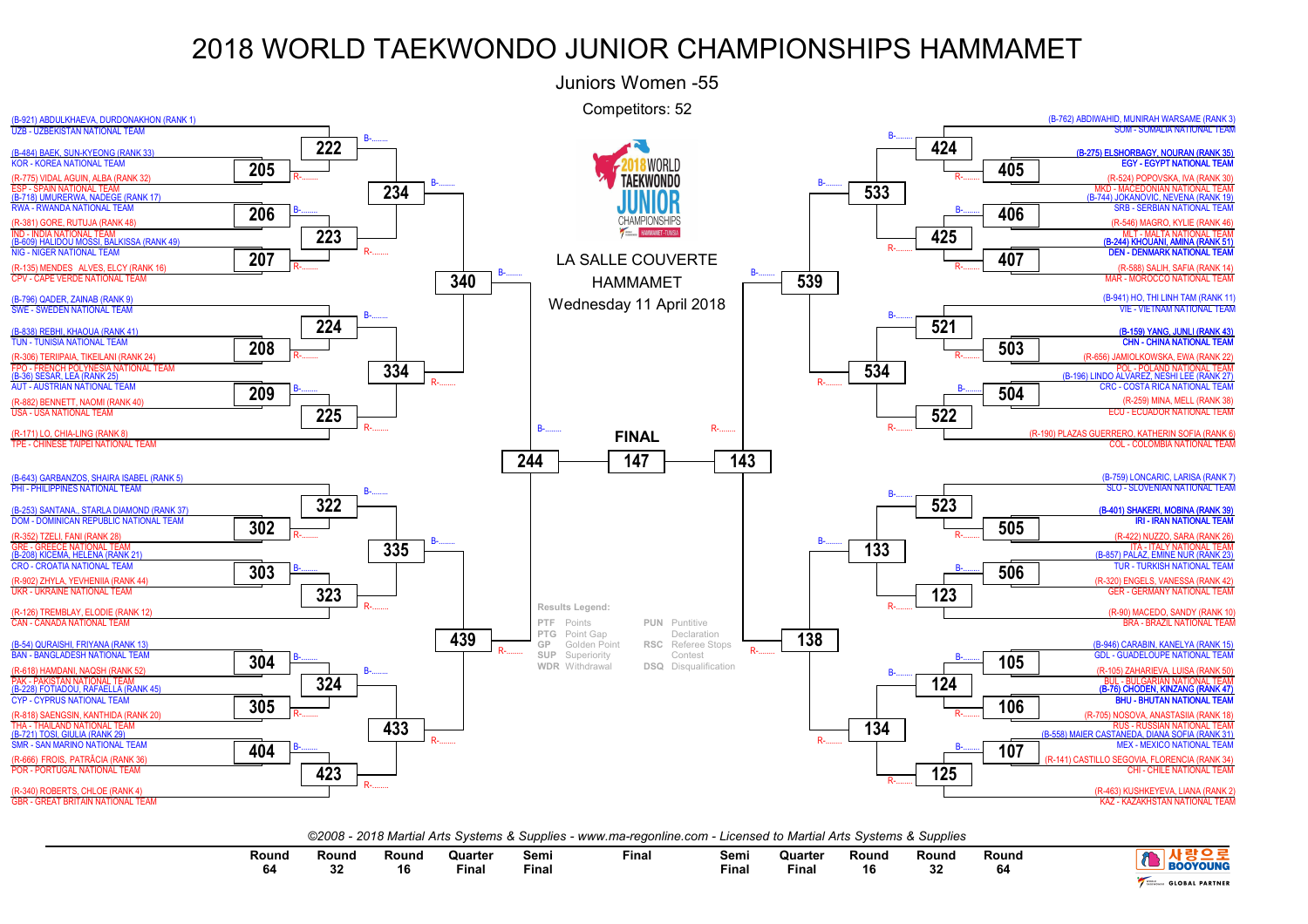

| ©2008 - 2018 Martial Arts Systems & Supplies - www.ma-regonline.com - Licensed to Martial Arts Systems & Supplies |  |  |  |  |  |  |  |  |  |
|-------------------------------------------------------------------------------------------------------------------|--|--|--|--|--|--|--|--|--|
|-------------------------------------------------------------------------------------------------------------------|--|--|--|--|--|--|--|--|--|

| Round<br>. | Round | วแarter<br>the contract of the contract of the contract of the contract of the contract of the contract of the contract of | Semi  | <b>Final</b> | Semi         | Quarter | <b>Round</b> | Round |                       |
|------------|-------|----------------------------------------------------------------------------------------------------------------------------|-------|--------------|--------------|---------|--------------|-------|-----------------------|
|            |       | Final                                                                                                                      | Fina. |              | <b>Final</b> | Fina.   |              |       | QUNG                  |
|            |       |                                                                                                                            |       |              |              |         |              |       | <b>GLOBAL PARTNER</b> |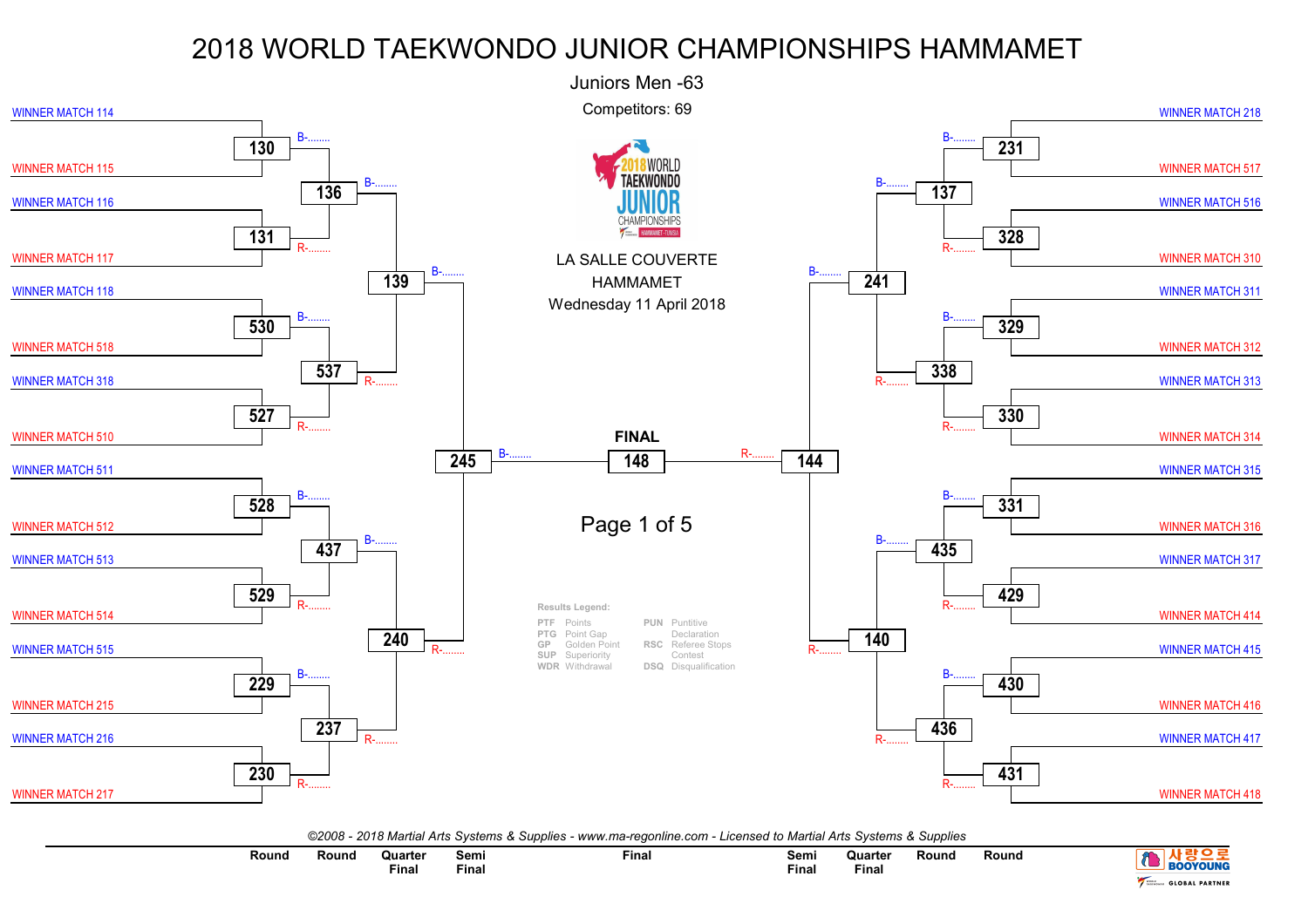

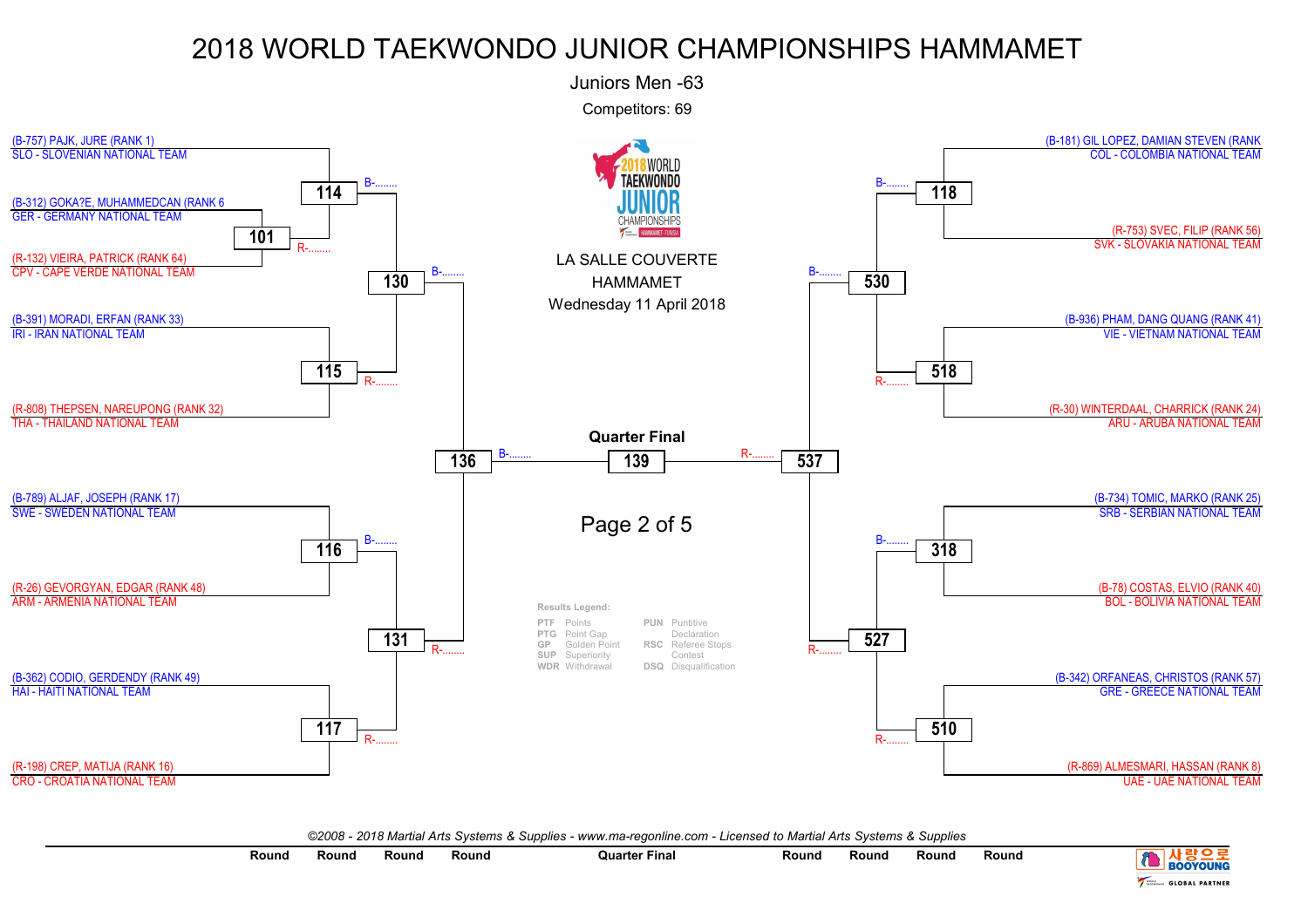

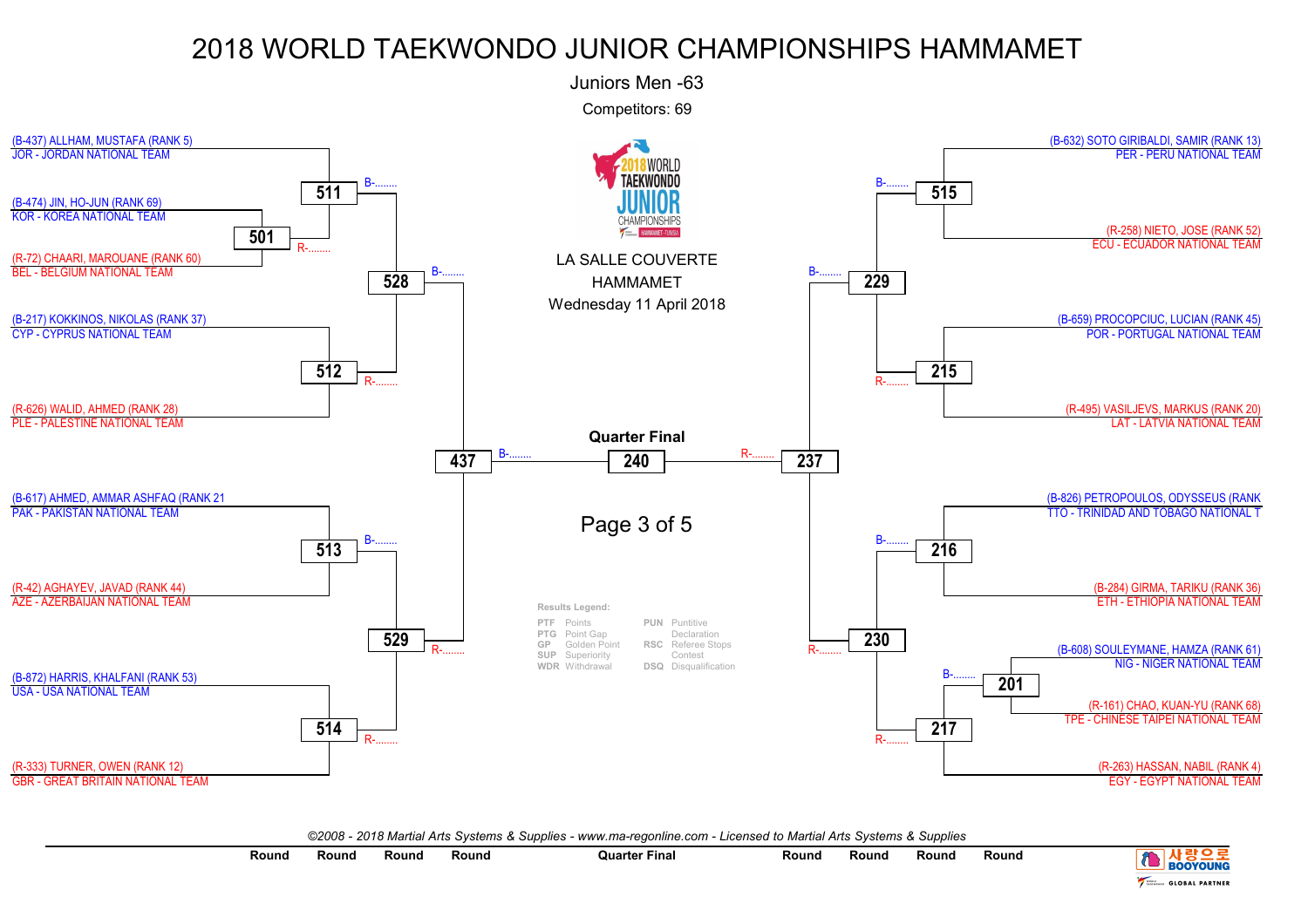